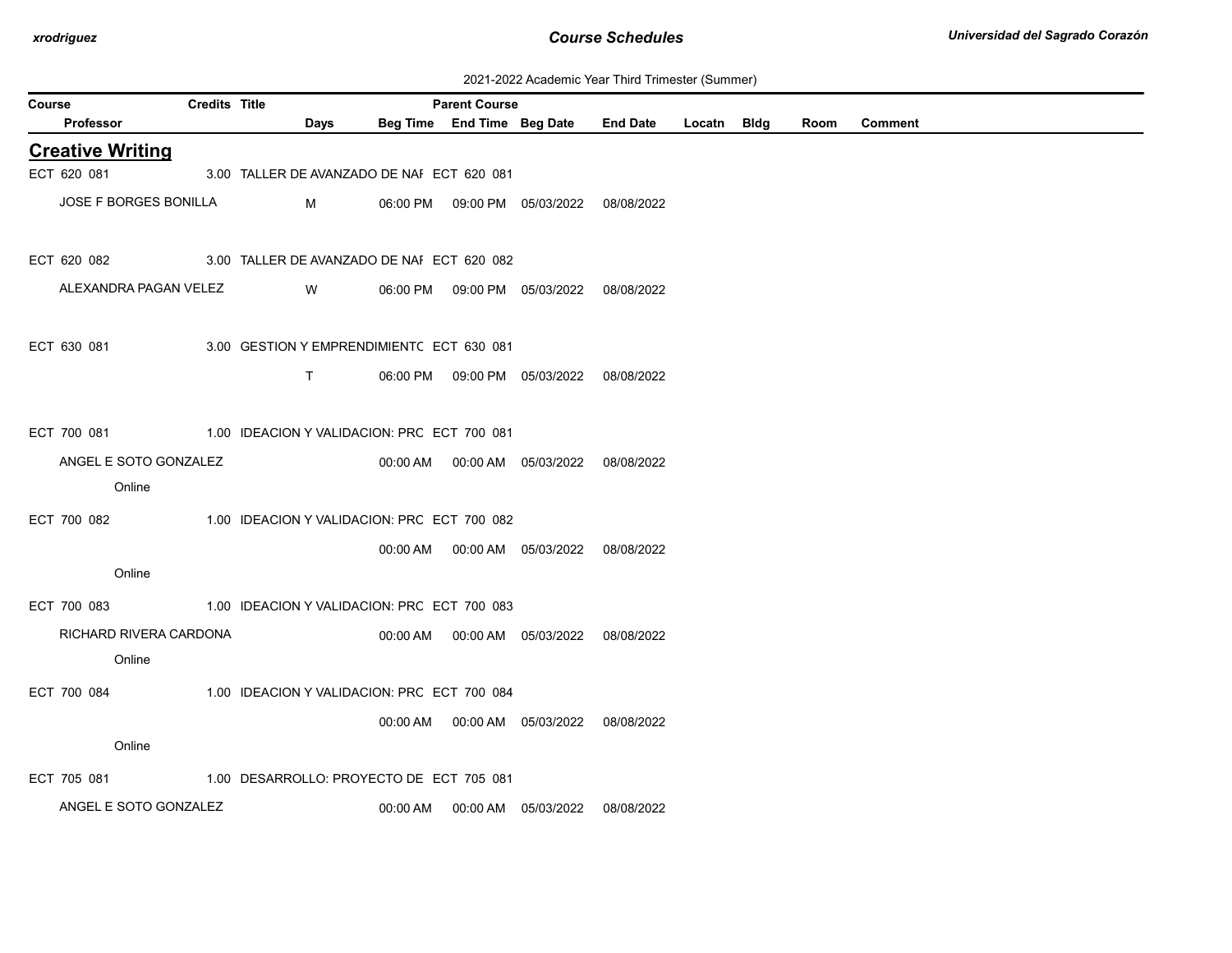| 2021-2022 Academic Year Third Trimester (Summer) |  |  |  |  |  |
|--------------------------------------------------|--|--|--|--|--|
|--------------------------------------------------|--|--|--|--|--|

|               |                                 |               |      |                                             |                            |                                            | 2021-2022 Academic Year Third Trimester (Summer) |             |      |                |  |
|---------------|---------------------------------|---------------|------|---------------------------------------------|----------------------------|--------------------------------------------|--------------------------------------------------|-------------|------|----------------|--|
| <b>Course</b> |                                 | Credits Title |      |                                             | <b>Parent Course</b>       |                                            |                                                  |             |      |                |  |
|               | <b>Professor</b>                |               | Days |                                             | Beg Time End Time Beg Date |                                            | <b>End Date</b>                                  | Locatn Bldg | Room | <b>Comment</b> |  |
|               | <b>Creative Writing</b>         |               |      |                                             |                            |                                            |                                                  |             |      |                |  |
|               | ECT 705 082                     |               |      | 1.00 DESARROLLO: PROYECTO DE ECT 705 082    |                            |                                            |                                                  |             |      |                |  |
|               | RICHARD RIVERA CARDONA          |               |      |                                             |                            | 00:00 AM  00:00 AM  05/03/2022  08/08/2022 |                                                  |             |      |                |  |
|               | Online                          |               |      |                                             |                            |                                            |                                                  |             |      |                |  |
|               | ECT 705 083                     |               |      | 1.00 DESARROLLO: PROYECTO DE ECT 705 083    |                            |                                            |                                                  |             |      |                |  |
|               | ANGELA M VALENTIN RODRIGUEZ     |               |      |                                             |                            | 00:00 AM  00:00 AM  05/03/2022  08/08/2022 |                                                  |             |      |                |  |
|               | Online                          |               |      |                                             |                            |                                            |                                                  |             |      |                |  |
|               | ECT 705 085                     |               |      | 1.00 DESARROLLO: PROYECTO DE ECT 705 085    |                            |                                            |                                                  |             |      |                |  |
|               | MARIA DE LOS A PASTOR RODRIGUE. |               |      |                                             |                            | 00:00 AM  00:00 AM  05/03/2022  08/08/2022 |                                                  |             |      |                |  |
|               | Online                          |               |      |                                             |                            |                                            |                                                  |             |      |                |  |
|               | ECT 710 081                     |               |      | 3.00 TRADICION E INNO GRANDES ECT 710 081   |                            |                                            |                                                  |             |      |                |  |
|               | CARMEN L RODRIGUEZ MARIN        |               | M    | 06:00 PM                                    |                            | 09:00 PM 05/03/2022                        | 08/08/2022                                       |             |      |                |  |
|               |                                 |               |      |                                             |                            |                                            |                                                  |             |      |                |  |
|               | ECT 715 081                     |               |      | 3.00 TALLER INTEGRADOR: EXPLO ECT 715 081   |                            |                                            |                                                  |             |      |                |  |
|               |                                 |               | K    |                                             |                            | 06:00 PM  09:00 PM  05/03/2022  08/08/2022 |                                                  |             |      |                |  |
|               |                                 |               |      |                                             |                            |                                            |                                                  |             |      |                |  |
|               | <b>Family Business</b>          |               |      |                                             |                            |                                            |                                                  |             |      |                |  |
|               | MBA 618 081                     |               |      | 2.00 ANALISIS/INDUS. PRONOSTIC: MBA 618 081 |                            |                                            |                                                  |             |      |                |  |
|               | ALBA J BRUGUERAS FABRE T        |               |      |                                             |                            | 06:00 PM  09:00 PM  05/03/2022  08/08/2022 |                                                  |             |      |                |  |
|               |                                 |               |      |                                             |                            |                                            |                                                  |             |      |                |  |
|               | MBA 619 081                     |               |      | 4.00 FINANZAS EMPRESARIALES MBA 619 081     |                            |                                            |                                                  |             |      |                |  |
|               | JAIME L TORRES GEORGE           |               | W    |                                             |                            | 06:00 PM  09:00 PM  05/03/2022  08/08/2022 |                                                  |             |      |                |  |
|               |                                 |               |      |                                             |                            |                                            |                                                  |             |      |                |  |
|               | MBA 706 081                     |               |      | 4.00 EMPRENDIMIENTO E INNOVAC MBA 706 081   |                            |                                            |                                                  |             |      |                |  |
|               | PEDRO FRAILE ROMEU              |               | K    |                                             |                            | 06:00 PM  09:00 PM  05/03/2022             | 08/08/2022                                       |             |      |                |  |
|               |                                 |               |      |                                             |                            |                                            |                                                  |             |      |                |  |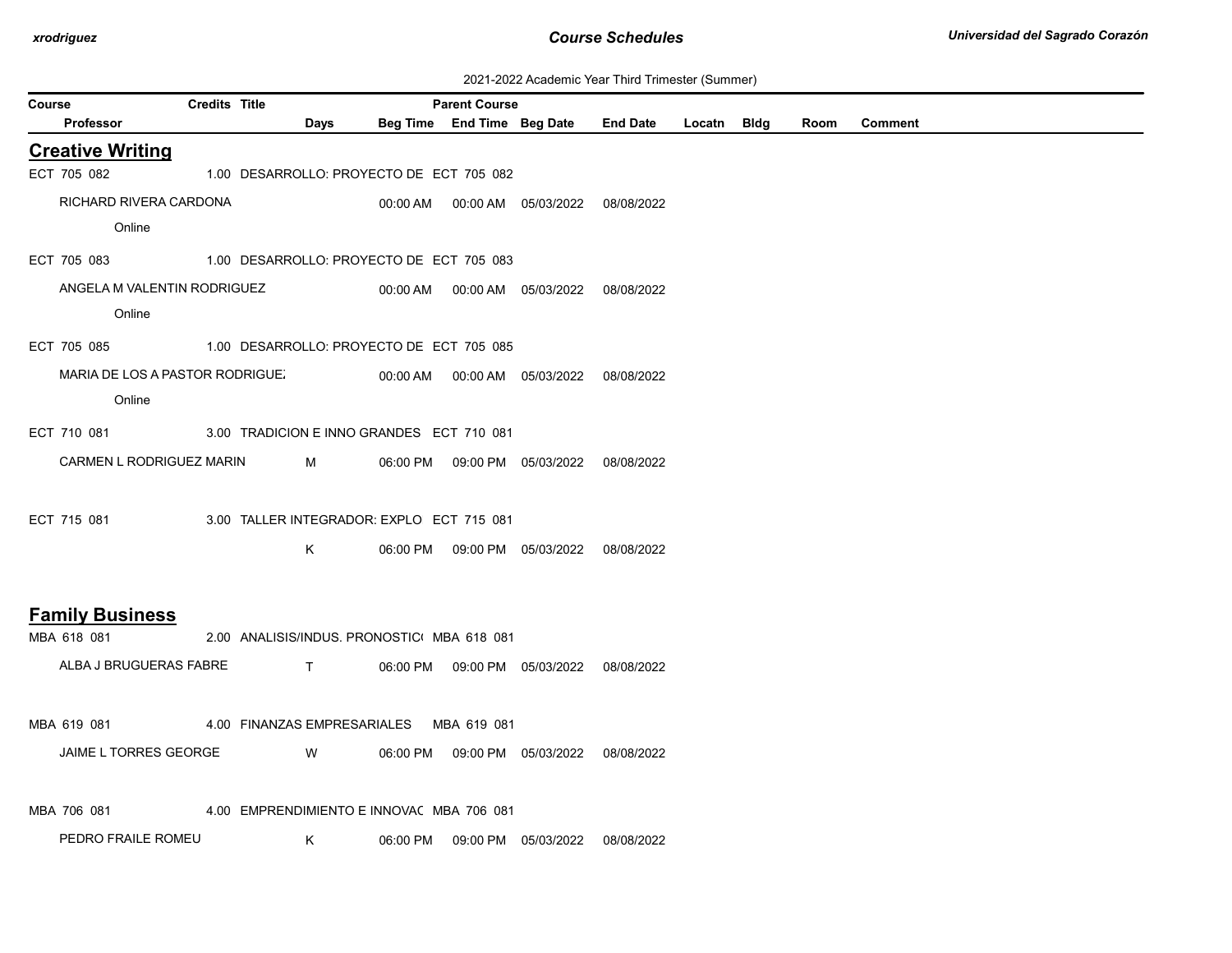| 2021-2022 Academic Year Third Trimester (Summer) |  |  |  |  |  |
|--------------------------------------------------|--|--|--|--|--|
|--------------------------------------------------|--|--|--|--|--|

|               | ZUZ I-ZUZZ ACQUEINIC TEGI THIIU THINESLEI (SUNNIEI)      |                      |          |                                                                                                                                                                                                                                                                                                  |                                              |                            |                                            |                 |             |  |      |                |  |
|---------------|----------------------------------------------------------|----------------------|----------|--------------------------------------------------------------------------------------------------------------------------------------------------------------------------------------------------------------------------------------------------------------------------------------------------|----------------------------------------------|----------------------------|--------------------------------------------|-----------------|-------------|--|------|----------------|--|
| <b>Course</b> |                                                          | <b>Credits Title</b> |          |                                                                                                                                                                                                                                                                                                  |                                              | <b>Parent Course</b>       |                                            |                 |             |  |      |                |  |
|               | <b>Professor</b>                                         |                      |          | Days                                                                                                                                                                                                                                                                                             |                                              | Beg Time End Time Beg Date |                                            | <b>End Date</b> | Locatn Bldg |  | Room | <b>Comment</b> |  |
|               | <b>Family Business</b>                                   |                      |          |                                                                                                                                                                                                                                                                                                  |                                              |                            |                                            |                 |             |  |      |                |  |
|               | MBA 707 081                                              |                      |          |                                                                                                                                                                                                                                                                                                  | 2.00 GERENCIA CADENA DE ABAST MBA 707 081    |                            |                                            |                 |             |  |      |                |  |
|               | CIRCE E NIEZEN MUÑOZ                                     |                      |          | $\mathsf{T}$                                                                                                                                                                                                                                                                                     |                                              |                            | 06:00 PM  09:00 PM  05/03/2022  08/08/2022 |                 |             |  |      |                |  |
|               | <b>Digital Marketing</b>                                 |                      |          |                                                                                                                                                                                                                                                                                                  |                                              |                            |                                            |                 |             |  |      |                |  |
|               | MMD 630 081                                              |                      |          |                                                                                                                                                                                                                                                                                                  | 3.00 GERENCIA DE REDES SOCIAL MMD 630 081    |                            |                                            |                 |             |  |      |                |  |
|               | ILIANA BALLESTER PANELLI                                 |                      |          | $\mathsf{K}$ and $\mathsf{K}$ and $\mathsf{K}$ and $\mathsf{K}$ and $\mathsf{K}$ and $\mathsf{K}$ and $\mathsf{K}$ and $\mathsf{K}$ and $\mathsf{K}$ and $\mathsf{K}$ and $\mathsf{K}$ and $\mathsf{K}$ and $\mathsf{K}$ and $\mathsf{K}$ and $\mathsf{K}$ and $\mathsf{K}$ and $\mathsf{K}$ and |                                              |                            | 06:00 PM  07:20 PM  05/03/2022  08/08/2022 |                 |             |  |      |                |  |
|               | MMD 630 082 3.00 GERENCIA DE REDES SOCIAL MMD 630 082    |                      |          |                                                                                                                                                                                                                                                                                                  |                                              |                            |                                            |                 |             |  |      |                |  |
|               | ILIANA BALLESTER PANELLI                                 |                      | <b>W</b> |                                                                                                                                                                                                                                                                                                  |                                              |                            | 07:30 PM  08:50 PM  05/03/2022  08/08/2022 |                 |             |  |      |                |  |
|               | MMD 640 081 3.00 DESARROLLO DE MARCA/REL MMD 640 081     |                      |          |                                                                                                                                                                                                                                                                                                  |                                              |                            |                                            |                 |             |  |      |                |  |
|               | MIRKA M COLLAZO VALENTIN T                               |                      |          |                                                                                                                                                                                                                                                                                                  |                                              |                            | 06:00 PM  07:20 PM  05/03/2022  08/08/2022 |                 |             |  |      |                |  |
|               | MMD 640 082                                              |                      |          |                                                                                                                                                                                                                                                                                                  | 3.00 DESARROLLO DE MARCA/REL MMD 640 082     |                            |                                            |                 |             |  |      |                |  |
|               | MIRKA M COLLAZO VALENTIN                                 |                      |          | M                                                                                                                                                                                                                                                                                                |                                              |                            | 07:30 PM  08:50 PM  05/03/2022  08/08/2022 |                 |             |  |      |                |  |
|               | MMD 650 081 3.00 INVEST EN LÍNEA: TECNICAS/I MMD 650 081 |                      |          |                                                                                                                                                                                                                                                                                                  |                                              |                            |                                            |                 |             |  |      |                |  |
|               | JOSE A JORGE PAGAN                                       |                      |          | W                                                                                                                                                                                                                                                                                                |                                              |                            | 06:00 PM  07:20 PM  05/03/2022  08/08/2022 |                 |             |  |      |                |  |
|               | MMD 650 082 3.00 INVEST EN LÍNEA: TECNICAS/I MMD 650 082 |                      |          |                                                                                                                                                                                                                                                                                                  |                                              |                            |                                            |                 |             |  |      |                |  |
|               | JOSE A JORGE PAGAN                                       |                      |          | W                                                                                                                                                                                                                                                                                                |                                              |                            | 07:30 PM  08:50 PM  05/03/2022  08/08/2022 |                 |             |  |      |                |  |
|               | MMD 650 083                                              |                      |          |                                                                                                                                                                                                                                                                                                  | 3.00 INVEST EN LÍNEA: TECNICAS/I MMD 650 083 |                            |                                            |                 |             |  |      |                |  |
|               | JOSE A JORGE PAGAN                                       |                      |          | M                                                                                                                                                                                                                                                                                                |                                              |                            | 06:00 PM  07:20 PM  05/03/2022  08/08/2022 |                 |             |  |      |                |  |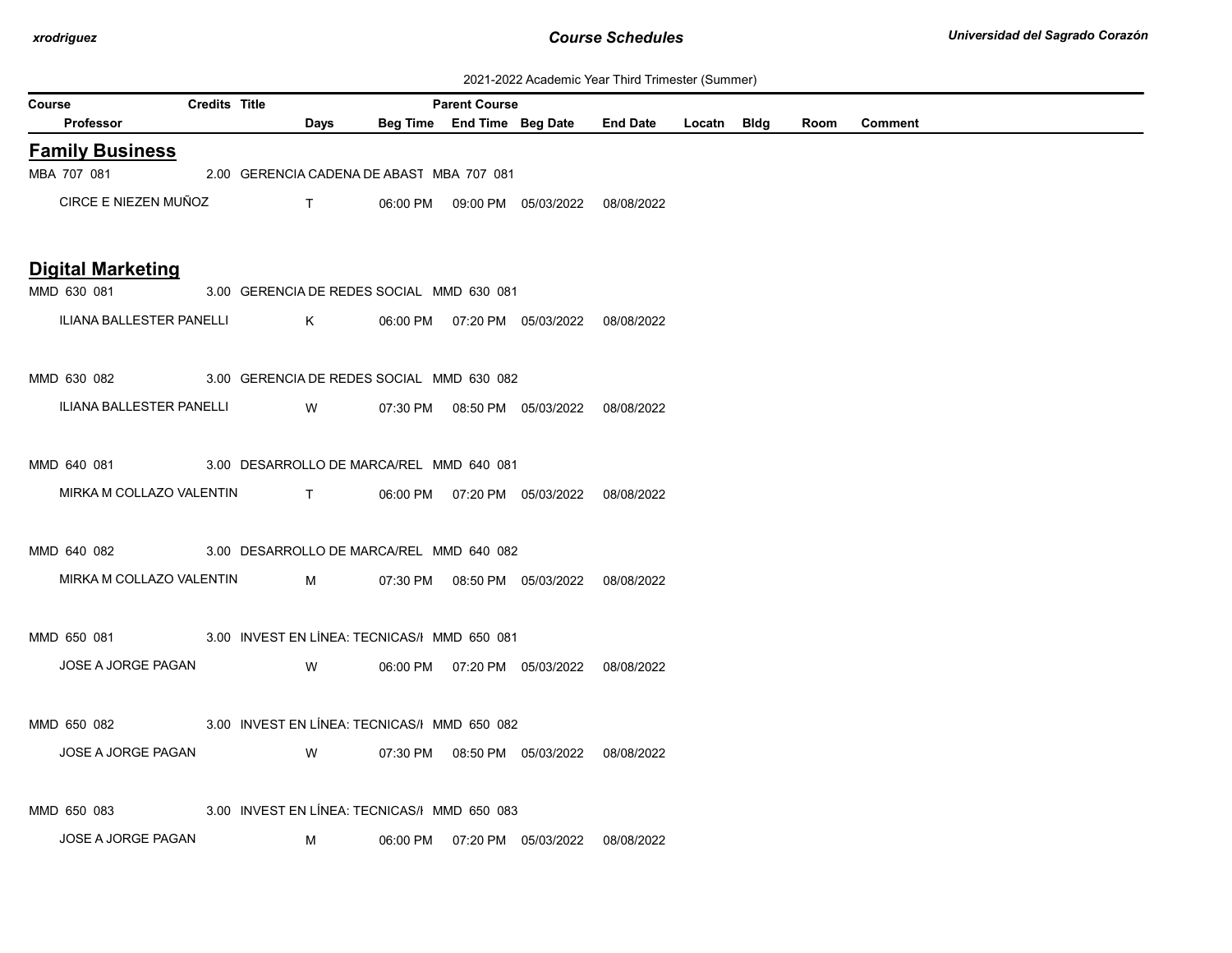| 2021-2022 Academic Year Third Trimester (Summer) |  |  |  |  |  |
|--------------------------------------------------|--|--|--|--|--|
|--------------------------------------------------|--|--|--|--|--|

|               | 2021-2022 Academic Tear Trillu Trilliester (Summer)  |                      |              |              |                                              |                            |                                            |                 |             |  |      |                |
|---------------|------------------------------------------------------|----------------------|--------------|--------------|----------------------------------------------|----------------------------|--------------------------------------------|-----------------|-------------|--|------|----------------|
| <b>Course</b> |                                                      | <b>Credits Title</b> |              |              |                                              | <b>Parent Course</b>       |                                            | <b>End Date</b> |             |  |      |                |
|               | <b>Professor</b>                                     |                      |              | Days         |                                              | Beg Time End Time Beg Date |                                            |                 | Locatn Bldg |  | Room | <b>Comment</b> |
|               | <b>Digital Marketing</b>                             |                      |              |              |                                              |                            |                                            |                 |             |  |      |                |
|               | MMD 650 084                                          |                      |              |              | 3.00 INVEST EN LÍNEA: TECNICAS/I MMD 650 084 |                            |                                            |                 |             |  |      |                |
|               |                                                      |                      |              | м            |                                              |                            | 07:30 PM  08:50 PM  05/03/2022  08/08/2022 |                 |             |  |      |                |
|               |                                                      |                      |              |              |                                              |                            |                                            |                 |             |  |      |                |
|               | MMD 660 081                                          |                      |              |              | 3.00 COMUNICACION EFECT/REDA MMD 660 081     |                            |                                            |                 |             |  |      |                |
|               | <b>GABRIEL PAIZY DAMIANI</b>                         |                      |              | $\mathsf{T}$ |                                              |                            | 06:00 PM  07:20 PM  05/03/2022  08/08/2022 |                 |             |  |      |                |
|               |                                                      |                      |              |              |                                              |                            |                                            |                 |             |  |      |                |
|               | MMD 660 082                                          |                      |              |              | 3.00 COMUNICACION EFECT/REDA MMD 660 082     |                            |                                            |                 |             |  |      |                |
|               |                                                      |                      |              |              |                                              |                            |                                            |                 |             |  |      |                |
|               | <b>GABRIEL PAIZY DAMIANI</b>                         |                      | $\mathbf{T}$ |              |                                              |                            | 07:30 PM  08:50 PM  05/03/2022  08/08/2022 |                 |             |  |      |                |
|               |                                                      |                      |              |              |                                              |                            |                                            |                 |             |  |      |                |
|               | MMD 660 083 3.00 COMUNICACION EFECT/REDA MMD 660 083 |                      |              |              |                                              |                            |                                            |                 |             |  |      |                |
|               | MARY A TORRES MULERO                                 |                      |              | $K$ and $K$  |                                              |                            | 06:00 PM  07:20 PM  05/03/2022  08/08/2022 |                 |             |  |      |                |
|               |                                                      |                      |              |              |                                              |                            |                                            |                 |             |  |      |                |
|               | MMD 660 084                                          |                      |              |              | 3.00 COMUNICACION EFECT/REDA MMD 660 084     |                            |                                            |                 |             |  |      |                |
|               | MARY A TORRES MULERO                                 |                      |              | K            |                                              |                            | 07:30 PM  08:50 PM  05/03/2022  08/08/2022 |                 |             |  |      |                |
|               |                                                      |                      |              |              |                                              |                            |                                            |                 |             |  |      |                |
|               |                                                      |                      |              |              |                                              |                            |                                            |                 |             |  |      |                |
|               | <b>Digital Narratives</b>                            |                      |              |              |                                              |                            |                                            |                 |             |  |      |                |
|               | NRD 710 081                                          |                      |              |              | 3.00 ESTRUCTURAS NARRATIVAS NRD 710 081      |                            |                                            |                 |             |  |      |                |
|               | MARIA T MARTINEZ DIEZ                                |                      |              | M            |                                              |                            | 06:00 PM  09:00 PM  05/03/2022  08/08/2022 |                 |             |  |      |                |
|               |                                                      |                      |              |              |                                              |                            |                                            |                 |             |  |      |                |
|               | NRD 722 081                                          |                      |              |              | 3.00 CREATIVIDAD Y PLATAFORMA NRD 722 081    |                            |                                            |                 |             |  |      |                |
|               | JOSE R HERNANDEZ FALCON                              |                      |              | W            |                                              |                            | 06:00 PM  09:00 PM  05/03/2022  08/08/2022 |                 |             |  |      |                |
|               |                                                      |                      |              |              |                                              |                            |                                            |                 |             |  |      |                |
|               |                                                      |                      |              |              |                                              |                            |                                            |                 |             |  |      |                |
|               | NRD 724 081                                          |                      |              |              | 3.00 AUDIENCIAS Y DISENOS INTEI NRD 724 081  |                            |                                            |                 |             |  |      |                |
|               | JOSE R HERNANDEZ FALCON                              |                      |              | K            |                                              |                            | 06:00 PM  09:00 PM  05/03/2022  08/08/2022 |                 |             |  |      |                |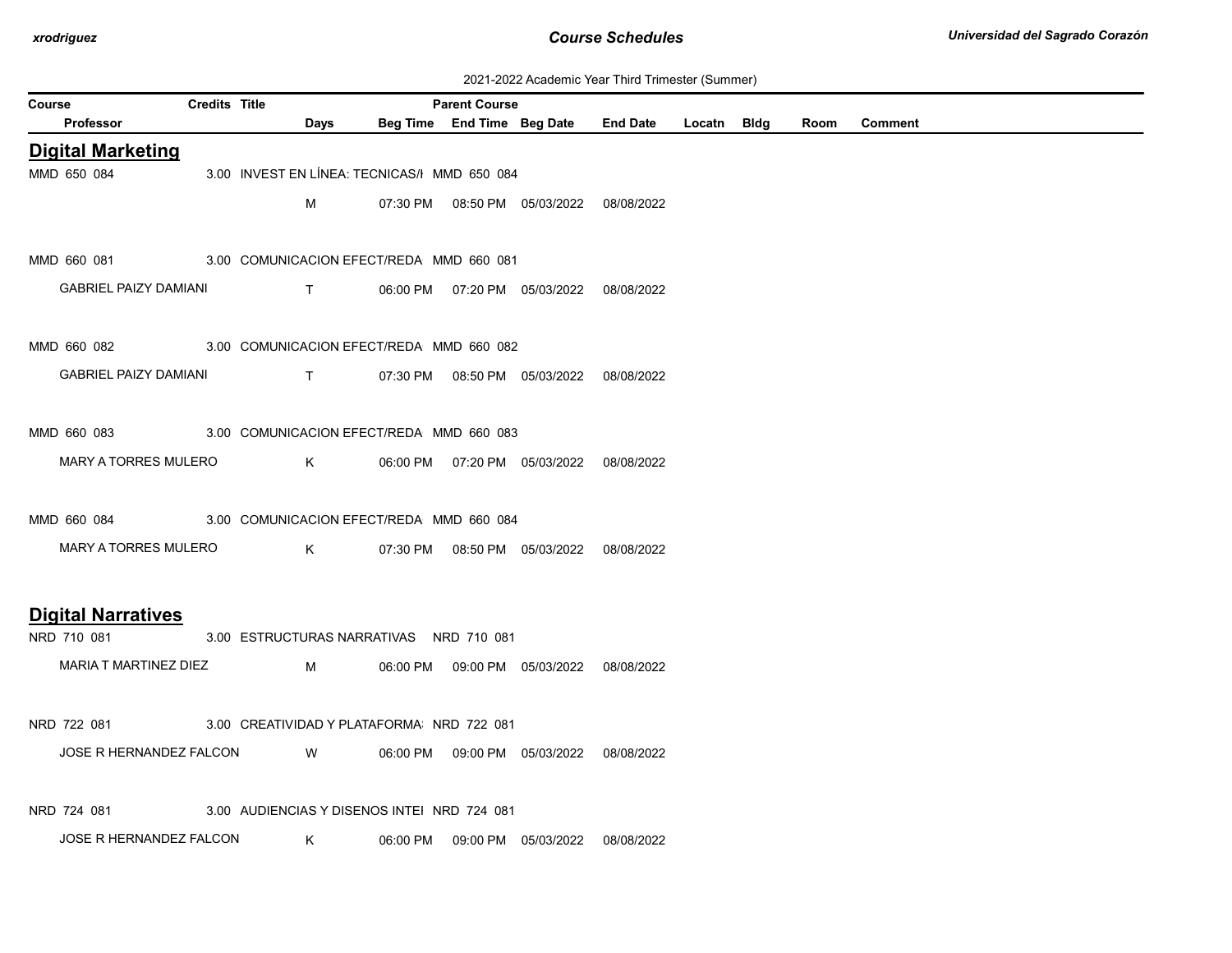| 2021-2022 Academic Year Third Trimester (Summer) |  |  |  |  |  |
|--------------------------------------------------|--|--|--|--|--|
|--------------------------------------------------|--|--|--|--|--|

| Course                                               | <b>Credits Title</b> |                                             | <b>Parent Course</b> |                                            | 2021-2022 Academic Tear Third Thinester (Summer) |             |      |         |
|------------------------------------------------------|----------------------|---------------------------------------------|----------------------|--------------------------------------------|--------------------------------------------------|-------------|------|---------|
| Professor                                            |                      | Days                                        |                      | Beg Time End Time Beg Date                 | <b>End Date</b>                                  | Locatn Bldg | Room | Comment |
| <b>Digital Narratives</b>                            |                      |                                             |                      |                                            |                                                  |             |      |         |
| NRD 726 081                                          |                      | 3.00 NARRATIVAS AUDIOVISUALES NRD 726 081   |                      |                                            |                                                  |             |      |         |
|                                                      |                      | T                                           |                      | 06:00 PM  09:00 PM  05/03/2022  08/08/2022 |                                                  |             |      |         |
|                                                      |                      |                                             |                      |                                            |                                                  |             |      |         |
| <b>Production &amp; Marketing</b>                    |                      |                                             |                      |                                            |                                                  |             |      |         |
| PME 612 081                                          |                      | 3.00 ASPECTOS TECN EN LA PROD PME 612 081   |                      |                                            |                                                  |             |      |         |
| TATIANA ZOE GONZALEZ RUIZ                            |                      | M                                           |                      | 06:00 PM  09:00 PM  05/03/2022  08/08/2022 |                                                  |             |      |         |
|                                                      |                      |                                             |                      |                                            |                                                  |             |      |         |
| PME 613 081                                          |                      | 3.00 COMUNICACION PARA EVENTI PME 613 081   |                      |                                            |                                                  |             |      |         |
| RAQUEL RIVERA TORRES                                 |                      | W                                           |                      | 06:00 PM  09:00 PM  05/03/2022  08/08/2022 |                                                  |             |      |         |
|                                                      |                      |                                             |                      |                                            |                                                  |             |      |         |
| PME 617 081                                          |                      | 3.00 EMPREND/INNOVACION EN LA PME 617 081   |                      |                                            |                                                  |             |      |         |
| SONIA M MENDEZ CINTRON                               |                      | $K$ and $K$                                 |                      | 06:00 PM  09:00 PM  05/03/2022  08/08/2022 |                                                  |             |      |         |
|                                                      |                      |                                             |                      |                                            |                                                  |             |      |         |
| PME 618 081                                          |                      | 3.00 GERENCIA DE EVENTOS ESPE PME 618 081   |                      |                                            |                                                  |             |      |         |
| ZORAIDA FOURNIER DASTA                               |                      | $\mathbf{T}$ and $\mathbf{T}$               |                      | 06:00 PM  09:00 PM  05/03/2022  08/08/2022 |                                                  |             |      |         |
|                                                      |                      |                                             |                      |                                            |                                                  |             |      |         |
|                                                      |                      |                                             |                      |                                            |                                                  |             |      |         |
| <b>Public Relations &amp; Int Co.</b><br>RPI 703 081 |                      | 3.00 RELACIONES PUBLICAS CORF RPI 703 081   |                      |                                            |                                                  |             |      |         |
|                                                      |                      |                                             |                      |                                            |                                                  |             |      |         |
|                                                      |                      | $\mathsf{T}$                                |                      | 06:00 PM  09:00 PM  05/03/2022  08/08/2022 |                                                  |             |      |         |
|                                                      |                      |                                             |                      |                                            |                                                  |             |      |         |
| RPI 710 081                                          |                      | 3.00 ESTRATEGIAS DE CONTENIDO RPI 710 081   |                      |                                            |                                                  |             |      |         |
| ILIANA BALLESTER PANELLI                             |                      | M                                           |                      | 06:00 PM  09:00 PM  05/03/2022  08/08/2022 |                                                  |             |      |         |
|                                                      |                      |                                             |                      |                                            |                                                  |             |      |         |
| RPI 715 081                                          |                      | 3.00 INVESTIGACION MEDICION Y I RPI 715 081 |                      |                                            |                                                  |             |      |         |
| AYMARA L RAMIA PEREZ                                 |                      | W                                           |                      | 06:00 PM  09:00 PM  05/03/2022             | 08/08/2022                                       |             |      |         |